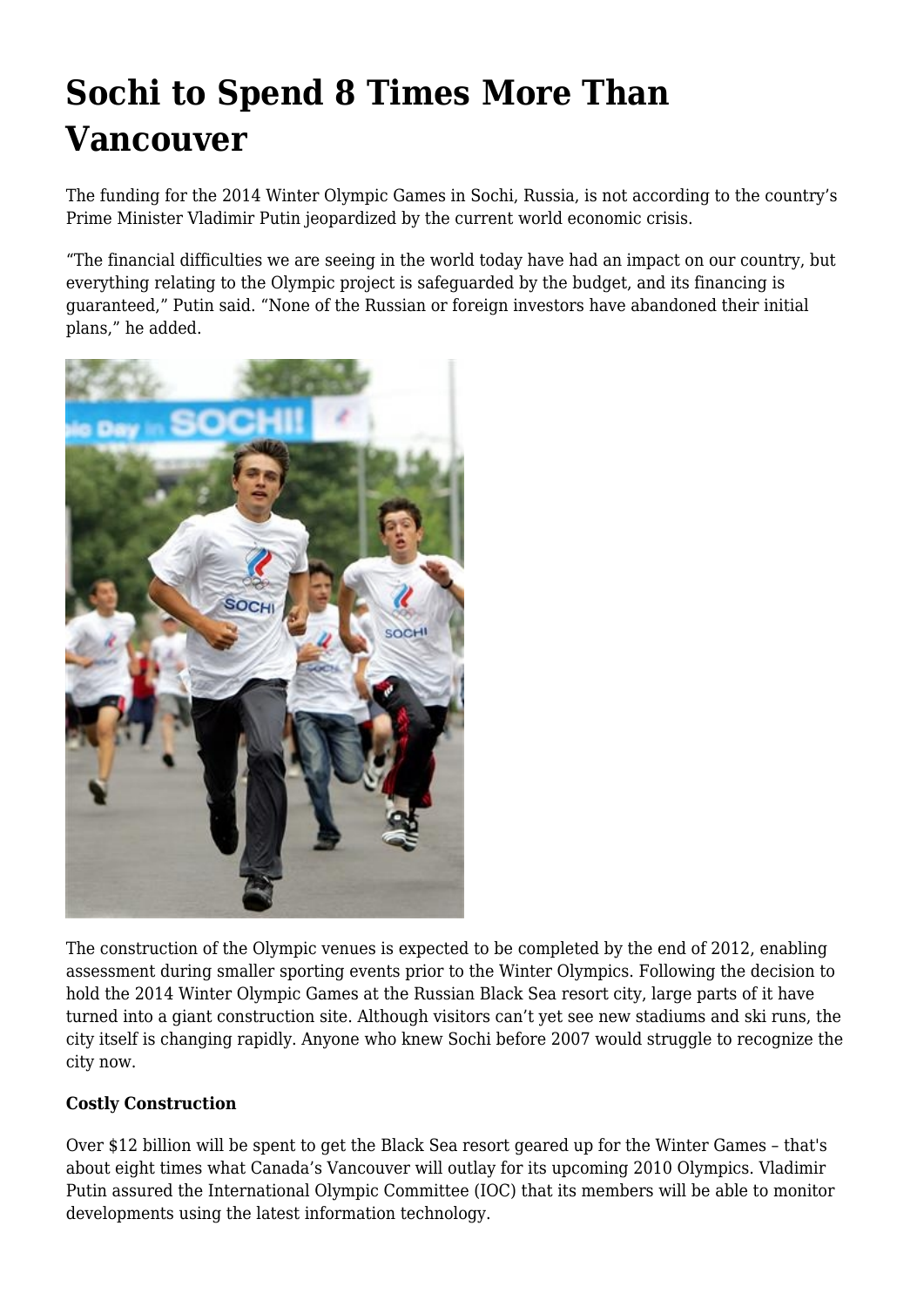"We've developed special software for tracking each object's progress. It will also integrate all work done on the project. Thus, we and the International Olympic Committee, will get a non-stop, daily – and even hourly – control over everything happening as part of the project, and of the individual projects as well," Putin said. The IOC plans to work closely with the organizers. Its members say every day is now a deadline.



For decades Sochi has been a favorite holiday destination for millions of tourists. The city's Mayor, Vladimir Afanasenkov, says that the Olympics won't change it even with its building activity. "People are afraid that the construction works will disturb their holiday. The design and construction works are located in a small sector of the city. The beach is 145 km long, but the construction, which is in the Imerety valley, is only 2 km long."

The plan is for most of the Olympic venues to be built in the Imereti valley and higher in the mountains – in Krasnaya Polyana, far away from Sochi's densely populated city centre, as well as from the popular Black Sea beaches.

## **Tourism & Plans**

Sochi is a city with more then 400,000 inhabitants representing over 100 nationalities. Over 84% of the citizens supported their city's bid for the 2014 Olympics. Over four million tourists visit Sochi annually and with over 250 spa facilities in the area, health and leisure tourism are the city's leading sources of economy.

The officials plan to diversify the city's economy from just summer tourism to include winter sports and business tourism. The area's visitor base is expected to increase from the current four million to six million, making efficient year-round use of the infrastructure. The winter tourism season in Sochi currently attracts considerably fewer tourists than in the summer season (a 90% reduction).